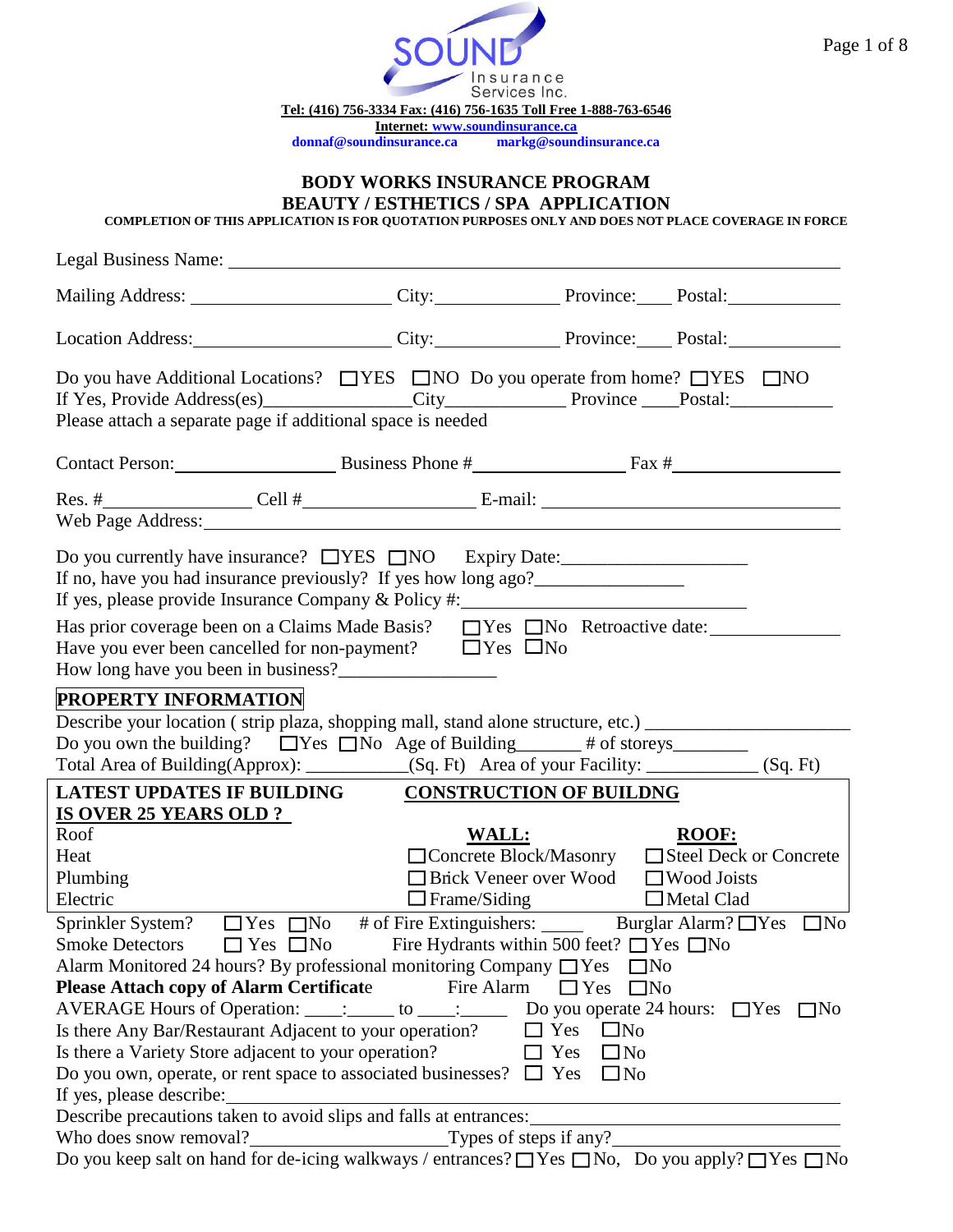| USE THE FOLLOWING CATEGORY BREAKDOWNS TO HELP YOU DETERMINE YOUR "PROPERTY VALUES"                                                                                                                                                                                                                                            |                      |
|-------------------------------------------------------------------------------------------------------------------------------------------------------------------------------------------------------------------------------------------------------------------------------------------------------------------------------|----------------------|
| <b>BELOW:</b>                                                                                                                                                                                                                                                                                                                 |                      |
|                                                                                                                                                                                                                                                                                                                               |                      |
|                                                                                                                                                                                                                                                                                                                               |                      |
|                                                                                                                                                                                                                                                                                                                               |                      |
| Massage Tables \$ ________ Machines \$ _________ Tanning Beds \$_______ Lasers/IPL/RF \$ _______                                                                                                                                                                                                                              |                      |
|                                                                                                                                                                                                                                                                                                                               |                      |
| Phone/Alarm Systems \$ ___________ Beauty Styling Chairs \$ __________ Change rooms \$ ____________                                                                                                                                                                                                                           |                      |
| Washroom / Showers \$ __________Construction Costs \$ _____________________________ Exterior Glass \$                                                                                                                                                                                                                         |                      |
|                                                                                                                                                                                                                                                                                                                               |                      |
|                                                                                                                                                                                                                                                                                                                               |                      |
| <b>PROPERTY VALUES - COVERAGE YOU REQUIRE (Totals From the Above Categories)</b>                                                                                                                                                                                                                                              |                      |
| Building (only if you require coverage) \$                                                                                                                                                                                                                                                                                    |                      |
| Leasehold/Tenant Improvements $\overline{\text{S}}$ Equipment $\overline{\text{S}}$                                                                                                                                                                                                                                           |                      |
|                                                                                                                                                                                                                                                                                                                               |                      |
| THE QUOTATION WILL BE BASED ON THE ABOVE INFORMATION. PLEASE COMPLETE ACCURATELY                                                                                                                                                                                                                                              |                      |
| <b>DESCRIPTION OF OPERATIONS</b>                                                                                                                                                                                                                                                                                              |                      |
|                                                                                                                                                                                                                                                                                                                               |                      |
| Are client cards/records kept? $\Box$ Yes $\Box$ No                                                                                                                                                                                                                                                                           |                      |
| Do clients sign a waiver? $\Box$ Yes $\Box$ No<br>Any client under the age of 18?                                                                                                                                                                                                                                             | $\Box$ Yes $\Box$ No |
| Do you offer Child Care? $\Box$ Yes $\Box$ No<br>Do parents stay on premise at all times?                                                                                                                                                                                                                                     | $\Box$ Yes $\Box$ No |
| Do you have a liquor license? $\Box$ Yes $\Box$ No<br>Do you ever serve alcohol?                                                                                                                                                                                                                                              | $\Box$ Yes $\Box$ No |
| Snack Bar on Premises? $\Box$ Yes $\Box$ No<br>Do you use a deep fat fryer?                                                                                                                                                                                                                                                   | $\Box$ Yes $\Box$ No |
| Are there any operations or activities away from the premises?                                                                                                                                                                                                                                                                | $\Box$ Yes $\Box$ No |
|                                                                                                                                                                                                                                                                                                                               |                      |
| Do you attend any trade shows/exhibits with your equipment?                                                                                                                                                                                                                                                                   | $\Box$ Yes $\Box$ No |
| Do you bring any specialists into your premise to provide additional operations?                                                                                                                                                                                                                                              | $\Box$ Yes $\Box$ No |
|                                                                                                                                                                                                                                                                                                                               |                      |
|                                                                                                                                                                                                                                                                                                                               |                      |
|                                                                                                                                                                                                                                                                                                                               |                      |
| #of units Non-Slip Flooring? Rubber Mats In Halls?                                                                                                                                                                                                                                                                            |                      |
| $\Box$ Yes $\Box$ No<br><b>Showers</b>                                                                                                                                                                                                                                                                                        |                      |
| Whirlpools $\Box$ Yes $\Box$ No                                                                                                                                                                                                                                                                                               |                      |
| $\begin{array}{ccc}\n\Box & \text{Yes} \quad \Box \text{no} \\ \hline\n\Box & \text{Yes} \quad \Box \text{No} \\ \Box & \text{Yes} \quad \Box \text{No} \\ \Box & \text{Yes} \quad \Box \text{No} \\ \Box & \text{Yes} \quad \Box \text{Yes} \quad \Box \text{No}\n\end{array}$<br>$\Box$ Yes $\Box$ No<br><b>Steam Rooms</b> |                      |
| $\Box$ Yes $\Box$ No<br>$\Box$ Yes $\Box$ No<br><b>Saunas</b>                                                                                                                                                                                                                                                                 | $\Box$ Yes $\Box$ No |
| Wet or Dry Sauna?                                                                                                                                                                                                                                                                                                             |                      |
| Any scorching behind Sauna heating unit?<br>$\Box$ Yes $\Box$ No                                                                                                                                                                                                                                                              |                      |
| How many inches is the heating unit away from the closest wall? _______ Inches                                                                                                                                                                                                                                                |                      |
| Are there any Squash, Racquetball, Tennis or Basketball Courts □ Yes □ No, (if yes, please specify) _____                                                                                                                                                                                                                     |                      |
|                                                                                                                                                                                                                                                                                                                               |                      |
| <b>CRIME EXPOSURES</b>                                                                                                                                                                                                                                                                                                        |                      |
| Maximum amount of cash left on Premises overnight? \$                                                                                                                                                                                                                                                                         |                      |
|                                                                                                                                                                                                                                                                                                                               |                      |
| <b>EQUIPMENT</b>                                                                                                                                                                                                                                                                                                              |                      |
| Do You Have Modified or Rebuilt/Used Equipment? □ Yes □ No If yes, what is age _______                                                                                                                                                                                                                                        |                      |
|                                                                                                                                                                                                                                                                                                                               |                      |
| <b>STERILIZATION</b>                                                                                                                                                                                                                                                                                                          |                      |
| Is staff required to wear sterilized gloves at all times?<br>$\Box$ Yes<br>$\Box$ No<br>$\Box$ Yes $\Box$ No<br>Do you have an auto clave premise?                                                                                                                                                                            |                      |

### **PLEASE ATTACH A SUPPLEMENTARY PAGE OUTLINING ALL OF YOUR STERILIZATION PROCEDURES AS WELL AS POLICIES IN PLACE TO PREVENT CROSS-CONTAMINATION**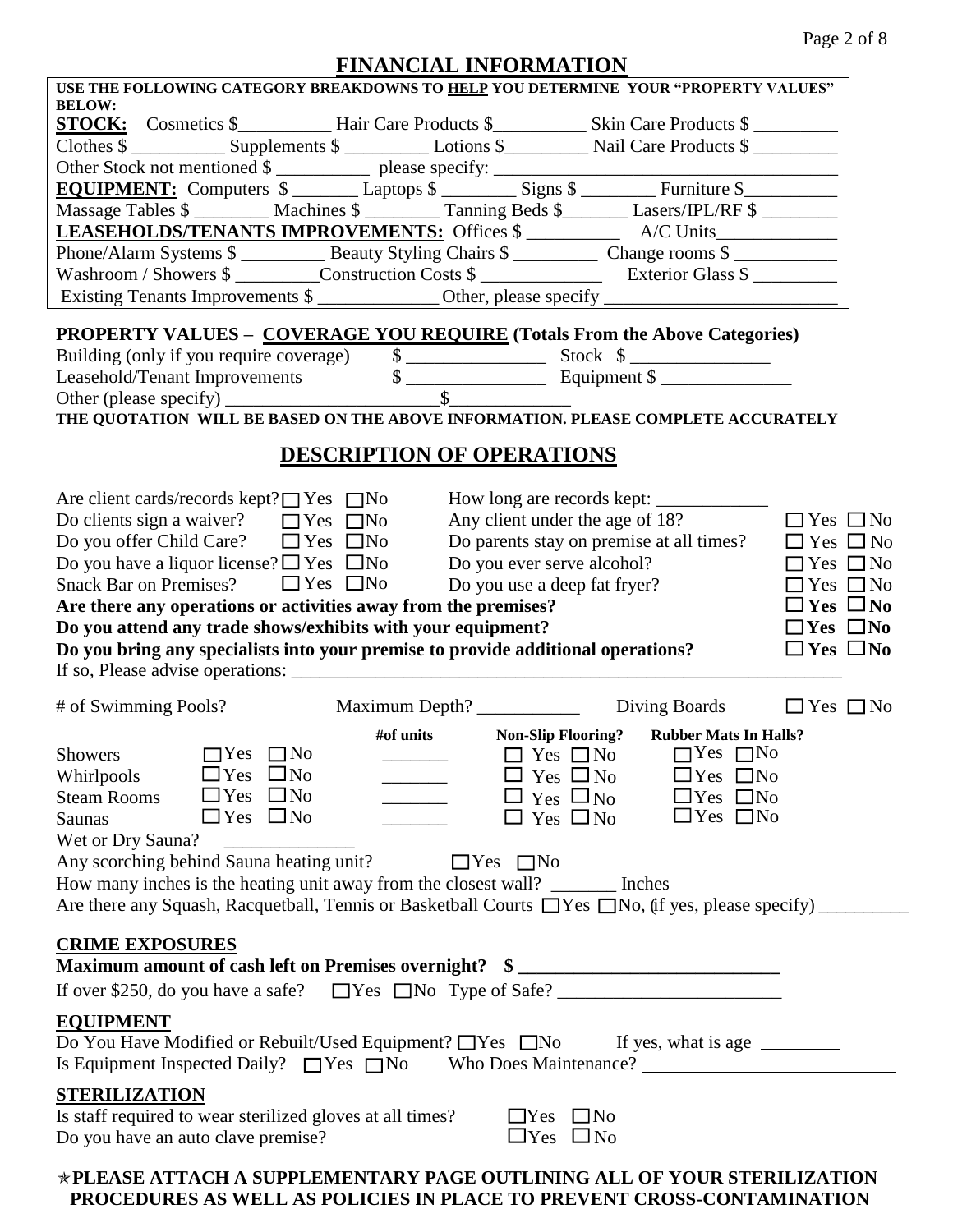| <b>LIABILITY INFORMATION</b> Liability Limits Desired: $\Box$ \$2,000,000 $\Box$ \$3,000,000                                                                                                                                                                                                                                                                                                                                                                                                                                                                                                                                                                                                                                                                                                                                                                                                                                              |                                                                                                                                                                                                                                                                                                                                                 |                                                                                                                                                                                                                                                                                                                                                                                          |                                                                                                                                                                                                                           |                                                                                                                                                                                                                                                                                                                                       |                                                                                                                                                                                                                                                                                                                                                                                                                                                                                                                                          | $\square$ \$5,000,000                                                                                                                                                                                                                        |                                                                                                                                                                                                              |
|-------------------------------------------------------------------------------------------------------------------------------------------------------------------------------------------------------------------------------------------------------------------------------------------------------------------------------------------------------------------------------------------------------------------------------------------------------------------------------------------------------------------------------------------------------------------------------------------------------------------------------------------------------------------------------------------------------------------------------------------------------------------------------------------------------------------------------------------------------------------------------------------------------------------------------------------|-------------------------------------------------------------------------------------------------------------------------------------------------------------------------------------------------------------------------------------------------------------------------------------------------------------------------------------------------|------------------------------------------------------------------------------------------------------------------------------------------------------------------------------------------------------------------------------------------------------------------------------------------------------------------------------------------------------------------------------------------|---------------------------------------------------------------------------------------------------------------------------------------------------------------------------------------------------------------------------|---------------------------------------------------------------------------------------------------------------------------------------------------------------------------------------------------------------------------------------------------------------------------------------------------------------------------------------|------------------------------------------------------------------------------------------------------------------------------------------------------------------------------------------------------------------------------------------------------------------------------------------------------------------------------------------------------------------------------------------------------------------------------------------------------------------------------------------------------------------------------------------|----------------------------------------------------------------------------------------------------------------------------------------------------------------------------------------------------------------------------------------------|--------------------------------------------------------------------------------------------------------------------------------------------------------------------------------------------------------------|
| Please Provide Approximate Annual Revenues for Each of the Following Services:                                                                                                                                                                                                                                                                                                                                                                                                                                                                                                                                                                                                                                                                                                                                                                                                                                                            |                                                                                                                                                                                                                                                                                                                                                 |                                                                                                                                                                                                                                                                                                                                                                                          |                                                                                                                                                                                                                           |                                                                                                                                                                                                                                                                                                                                       |                                                                                                                                                                                                                                                                                                                                                                                                                                                                                                                                          |                                                                                                                                                                                                                                              |                                                                                                                                                                                                              |
| Hair Cutting/Styling \$                                                                                                                                                                                                                                                                                                                                                                                                                                                                                                                                                                                                                                                                                                                                                                                                                                                                                                                   |                                                                                                                                                                                                                                                                                                                                                 |                                                                                                                                                                                                                                                                                                                                                                                          |                                                                                                                                                                                                                           | Nail Services                                                                                                                                                                                                                                                                                                                         | $\frac{\text{S}}{\text{S}}$                                                                                                                                                                                                                                                                                                                                                                                                                                                                                                              |                                                                                                                                                                                                                                              |                                                                                                                                                                                                              |
| <b>Acid Peels</b>                                                                                                                                                                                                                                                                                                                                                                                                                                                                                                                                                                                                                                                                                                                                                                                                                                                                                                                         |                                                                                                                                                                                                                                                                                                                                                 | $\frac{\text{S}}{\text{S}}$                                                                                                                                                                                                                                                                                                                                                              |                                                                                                                                                                                                                           | Aromatherapy                                                                                                                                                                                                                                                                                                                          | $\sim$                                                                                                                                                                                                                                                                                                                                                                                                                                                                                                                                   |                                                                                                                                                                                                                                              |                                                                                                                                                                                                              |
| Electrolysis                                                                                                                                                                                                                                                                                                                                                                                                                                                                                                                                                                                                                                                                                                                                                                                                                                                                                                                              |                                                                                                                                                                                                                                                                                                                                                 | $\sim$                                                                                                                                                                                                                                                                                                                                                                                   |                                                                                                                                                                                                                           | Laser/IPL/RF                                                                                                                                                                                                                                                                                                                          | $\sim$                                                                                                                                                                                                                                                                                                                                                                                                                                                                                                                                   |                                                                                                                                                                                                                                              |                                                                                                                                                                                                              |
| <b>Massage Services</b>                                                                                                                                                                                                                                                                                                                                                                                                                                                                                                                                                                                                                                                                                                                                                                                                                                                                                                                   |                                                                                                                                                                                                                                                                                                                                                 | $\sim$                                                                                                                                                                                                                                                                                                                                                                                   |                                                                                                                                                                                                                           | <b>Product Sales</b>                                                                                                                                                                                                                                                                                                                  | $\sim$                                                                                                                                                                                                                                                                                                                                                                                                                                                                                                                                   |                                                                                                                                                                                                                                              |                                                                                                                                                                                                              |
| <b>Supplement Sales</b>                                                                                                                                                                                                                                                                                                                                                                                                                                                                                                                                                                                                                                                                                                                                                                                                                                                                                                                   |                                                                                                                                                                                                                                                                                                                                                 | $\frac{\text{S}}{\text{S}}$                                                                                                                                                                                                                                                                                                                                                              |                                                                                                                                                                                                                           | <b>Clothing Sales</b>                                                                                                                                                                                                                                                                                                                 | $\frac{1}{\sqrt{2}}$                                                                                                                                                                                                                                                                                                                                                                                                                                                                                                                     |                                                                                                                                                                                                                                              |                                                                                                                                                                                                              |
| <b>Tanning Bed</b>                                                                                                                                                                                                                                                                                                                                                                                                                                                                                                                                                                                                                                                                                                                                                                                                                                                                                                                        |                                                                                                                                                                                                                                                                                                                                                 | $\sim$                                                                                                                                                                                                                                                                                                                                                                                   |                                                                                                                                                                                                                           | Other -Specify                                                                                                                                                                                                                                                                                                                        | $\sim$                                                                                                                                                                                                                                                                                                                                                                                                                                                                                                                                   |                                                                                                                                                                                                                                              |                                                                                                                                                                                                              |
| <b>Body Wraps</b><br>Chiropractors on staff<br>Ear Candling<br>Ears Piercing Only<br>Makeup - Non-Permanent<br>Do you perform Pedicures on Diabetics $\Box$ Yes $\Box$ No $\rightarrow$ If yes, attach separate page describing procedures and precautions.<br>Manicure / Pedicure<br>Nails - Acrylic /Gel<br>Do you use MMA (Methyl Methacrylate) within the Nail process $\Box$ Yes $\Box$ No<br>Physical Therapist on Staff? $\Box$ Yes $\Box$ No<br>Tattooing - Henna/ Spray on $\Box$ Yes<br>Micro-needling<br><b>Spray Tanning</b><br>Wart / Mole Removal<br>Body/Genital Piercing<br>Yoga/Fitness<br><b>Supplemental Sales</b><br>Sell products under own label $\Box$ Yes<br>Hair Cutting / Coloring<br>Diet / Nutrition<br>Reflexology<br>Plasma pen Skin tightening<br><b>Acid Peels</b><br>Aromatherapy<br>Sclerotherapy<br>Laser/Light/RF Treatments<br>Massage - Registered<br>Massage - Non-Registered<br>Microdermabrasion | $\Box$ Yes<br>$\Box$ Yes<br>$\Box$ Yes<br>$\Box$ Yes<br>$\Box$ Yes<br>$\Box$ Yes<br>$\Box$ Yes<br>$\Box$ Yes<br>$\Box$ Yes<br>$\Box$ Yes<br>$\Box$ Yes<br>$\Box$ Yes<br>$\Box$ Yes<br>$\Box$ Yes<br>$\square$ Yes<br>$\Box$ Yes<br>$\Box$ Yes<br>$\Box$ Yes<br>$\Box$ Yes<br>$\Box$ Yes<br>$\Box$ Yes<br>$\Box$ Yes<br>$\Box$ Yes<br>$\Box$ Yes | $\Box$ No<br>$\Box$ No<br>$\Box$ No<br>$\square$ No<br>$\square$ No<br>$\square$ No<br>$\square$ No<br>$\square$ No<br>$\Box$ No<br>$\Box$ No<br>$\Box$ No<br>$\square$ No<br>$\Box$ No<br>$\square$ No<br>$\Box$ No<br>$\Box$ No<br>$\square$ No<br>$\Box$ No<br>$\Box$ No<br>$\square$ No<br>$\Box$ No<br>$\square$ No<br>$\square$ No<br>$\square$ No<br>$\square$ No<br>$\square$ No | $\rightarrow$<br>$\rightarrow$<br>$\rightarrow$<br>$\rightarrow$<br>$\rightarrow$<br>$\rightarrow$<br>$\rightarrow$<br>$\rightarrow$<br>$\rightarrow$<br>$\rightarrow$<br>$\rightarrow$<br>$\rightarrow$<br>$\rightarrow$ | Botox/Filler Injection<br><b>Tattoo Removal</b><br>Facials<br>Electrolysis<br>Teeth Whitening<br><b>Hot Stone Massage</b><br>Acupuncture<br>Waxing / Sugaring<br>Face/Tongue Piercing<br>Naturopath/Homeopath<br>$%$ of gross income $\_\_$<br># of units $\frac{1}{\sqrt{2}}$<br>% of gross income _____<br>% of gross income $\_\_$ | Platelet Rich Plasma Injections(PRP)<br>Skin Tag Removal $\Box$ Yes $\Box$ No<br>Tattooing – Permanent Body $\Box$ Yes<br>Do you sell any Metabolics $\Box$ Yes $\Box$ No<br>If yes, attach brochure of products available<br># of chairs _______ # of operators _____<br>Follow Canada Food Guide<br>% of gross income $\_\_$<br>If yes, please complete application - Page #5<br>If yes, please complete application $-$ Page #6<br>If yes, please complete application $-$ Page #6<br>If yes, please complete application $-$ Page #6 | $\Box$ Yes<br>$\Box$ Yes<br>$\Box$ Yes<br>$\Box$ Yes<br>$\Box$ Yes<br>$\Box$ Yes<br>$\Box$ Yes<br>$\Box$ Yes<br>$\Box$ Yes<br>$\Box$ Yes<br>$\Box$ Yes<br>$\Box$ Yes<br># of operators _____<br># of operators _____<br># of operators _____ | $\square$ No<br>$\square$ No<br>$\square$ No<br>$\square$ No<br>$\square$ No<br>$\square$ No<br>$\square$ No<br>$\square$ No<br>$\square$ No<br>$\square$ No<br>$\square$ No<br>$\square$ No<br>$\square$ No |
| Permanent Makeup/Microblading<br>Tanning Beds & Booths                                                                                                                                                                                                                                                                                                                                                                                                                                                                                                                                                                                                                                                                                                                                                                                                                                                                                    | $\Box$ Yes<br>$\Box$ Yes                                                                                                                                                                                                                                                                                                                        | $\Box$ No<br>$\square$ No                                                                                                                                                                                                                                                                                                                                                                | $\rightarrow$<br>$\rightarrow$                                                                                                                                                                                            |                                                                                                                                                                                                                                                                                                                                       | If yes, please complete application $-$ Page # 6<br>If yes, please complete application $-$ Page #7                                                                                                                                                                                                                                                                                                                                                                                                                                      |                                                                                                                                                                                                                                              |                                                                                                                                                                                                              |
| Operate a school or training<br>Facility.<br>Any other Services (Not Mentioned Above)                                                                                                                                                                                                                                                                                                                                                                                                                                                                                                                                                                                                                                                                                                                                                                                                                                                     | $\Box$ Yes                                                                                                                                                                                                                                                                                                                                      | $\square$ No                                                                                                                                                                                                                                                                                                                                                                             | $\rightarrow$                                                                                                                                                                                                             |                                                                                                                                                                                                                                                                                                                                       | If yes attach copy of course outline including<br>instructors qualifications & number of students                                                                                                                                                                                                                                                                                                                                                                                                                                        |                                                                                                                                                                                                                                              |                                                                                                                                                                                                              |

Please provide a brochure of your operations, if available, when submitting this application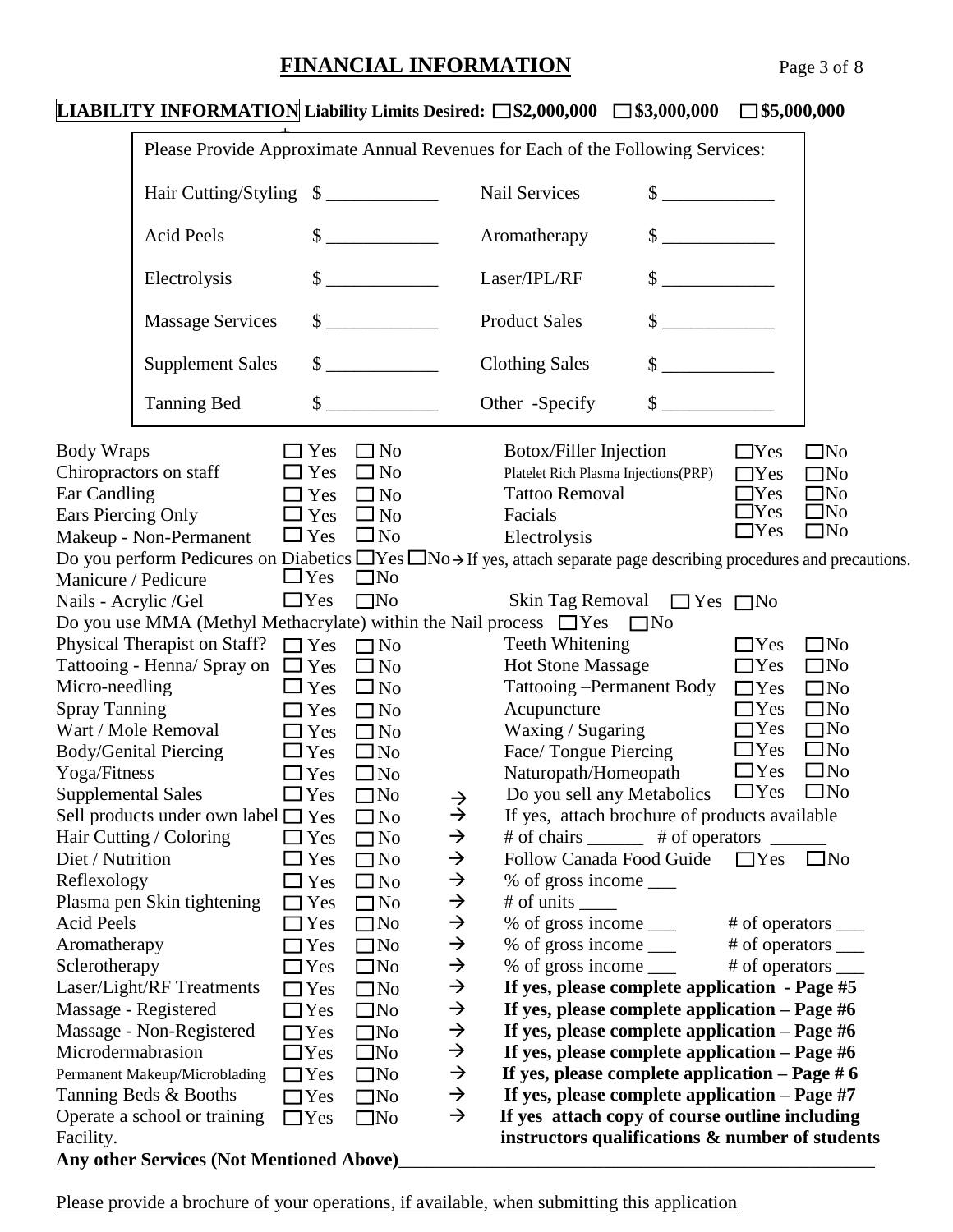### **List of all People who provide the above operations:**

| # of full time Employees?          | Full time $(F/T)$ |
|------------------------------------|-------------------|
| # of part time Employees?          | Part time $(P/T)$ |
| # of contracted People?            | <b>CONTRACT</b>   |
| # of Employees over the age of 65? |                   |

| <b>NAME</b> | <b>YEARS OF</b><br><b>EDUCATION</b> | <b>YEARS</b><br><b>EXPERIENCE</b> | <b>OPERATIONS OF</b><br><b>EACH INDIVIDUAL</b> | <b>F/T OR PT</b><br><b>OR</b><br><b>CONTRACT</b> |
|-------------|-------------------------------------|-----------------------------------|------------------------------------------------|--------------------------------------------------|
|             |                                     |                                   |                                                |                                                  |
|             |                                     |                                   |                                                |                                                  |
|             |                                     |                                   |                                                |                                                  |
|             |                                     |                                   |                                                |                                                  |
|             |                                     |                                   |                                                |                                                  |
|             |                                     |                                   |                                                |                                                  |
|             |                                     |                                   |                                                |                                                  |
|             |                                     |                                   |                                                |                                                  |
|             |                                     |                                   |                                                |                                                  |
|             |                                     |                                   |                                                |                                                  |
|             |                                     |                                   |                                                |                                                  |
|             |                                     |                                   |                                                |                                                  |
|             |                                     |                                   |                                                |                                                  |
|             |                                     |                                   |                                                |                                                  |

Has the company  $\&$ /or staff had any type of claim within last 5 years?  $\Box$ Yes  $\Box$ No If yes, please list:

**ADDITIONAL INSURED – If required, provide full name and address** (i.e.: landlord)

**LOSS PAYEES - If required, provide full name and address** (i.e.: bank financing, equipment leases, etc.)

#### **FAILURE TO ANSWER ALL QUESTIONS MAY RESULT IN A DELAY IN PROCESSING YOUR SUBMISSION**

Any person who knowingly and with intent to defraud any insurance company or another person, files and application containing any false information, or conceals for the purpose of misleading information concerning any fact material thereto, commits a fraudulent insurance act, which is a crime and subjects this person to criminal and civil penalties.

Date\_\_\_\_\_\_\_\_\_\_\_\_\_\_\_\_\_\_\_\_\_\_\_ Signature\_\_\_\_\_\_\_\_\_\_\_\_\_\_\_\_\_\_\_\_\_\_\_\_\_\_\_\_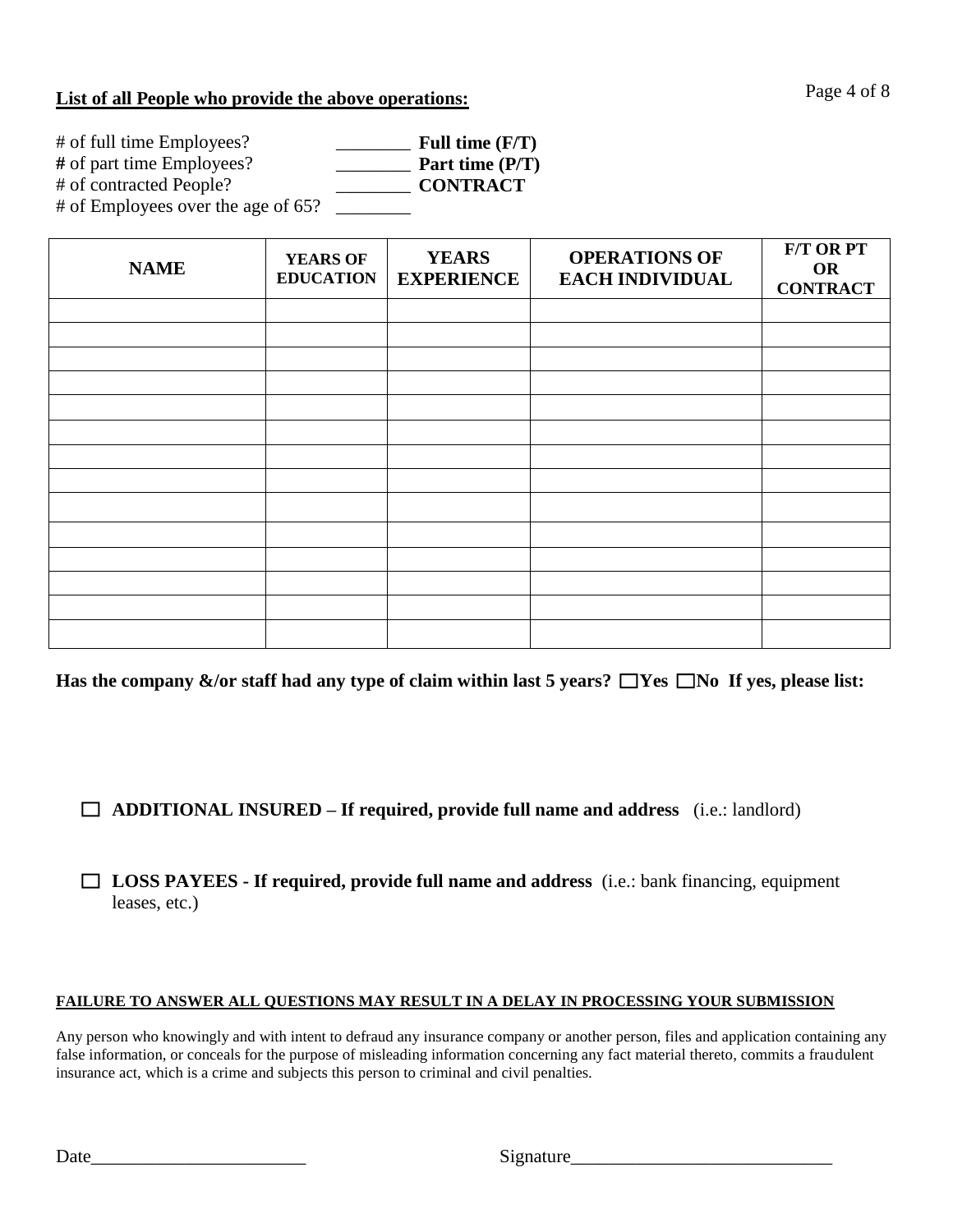## **LASER//IPL/RF APPLICATION**

Page 5 of 8

| 1 Please advise if you provide the following laser/IPL operations: |                       |                                  |
|--------------------------------------------------------------------|-----------------------|----------------------------------|
| Laser $\Box$ Yes $\Box$ No                                         | $RF \Box Yes \Box No$ | Pulse Light $\Box$ Yes $\Box$ No |

2 Please provide all operators who provide **Laser/Light/RF** treatment and their experience:

| <b>NAME PERSON PROVIDING</b><br><b>LASER/IPL TREATMENTS</b>                                                                                                                                                                                                                        |                                                                                                                                                                                                                                                                                                                                                                                                                                                                                                                                                                                                                                                                          | <b>YEARS OF</b><br><b>EDUCATION</b> |  | <b>YEARS</b><br>ANY PRIOR CLAIMS MADE AGAINST<br><b>EACH INDIVIDUAL</b><br><b>EXPERIENCE/</b><br><b>QUALIFICATION</b><br>PLEASE GIVE DETAILS |                                                                                   |  |
|------------------------------------------------------------------------------------------------------------------------------------------------------------------------------------------------------------------------------------------------------------------------------------|--------------------------------------------------------------------------------------------------------------------------------------------------------------------------------------------------------------------------------------------------------------------------------------------------------------------------------------------------------------------------------------------------------------------------------------------------------------------------------------------------------------------------------------------------------------------------------------------------------------------------------------------------------------------------|-------------------------------------|--|----------------------------------------------------------------------------------------------------------------------------------------------|-----------------------------------------------------------------------------------|--|
|                                                                                                                                                                                                                                                                                    |                                                                                                                                                                                                                                                                                                                                                                                                                                                                                                                                                                                                                                                                          |                                     |  |                                                                                                                                              |                                                                                   |  |
|                                                                                                                                                                                                                                                                                    |                                                                                                                                                                                                                                                                                                                                                                                                                                                                                                                                                                                                                                                                          |                                     |  |                                                                                                                                              |                                                                                   |  |
|                                                                                                                                                                                                                                                                                    |                                                                                                                                                                                                                                                                                                                                                                                                                                                                                                                                                                                                                                                                          |                                     |  |                                                                                                                                              |                                                                                   |  |
| 3<br>4<br>5<br>6<br>8<br>9<br>10                                                                                                                                                                                                                                                   | Please check what skin types you provide services on:<br>As per the Fitzpatrick Scale:<br>- 13<br>- 16<br>12<br>l 14<br>- 15<br>Do you complete a patch test at least 24 hours prior to laser hair removal operations?<br>Do you wear surgical gloves when providing laser services to clients?<br>Does your client wear protective eyewear during laser services?<br>Do you keep copies of all client service records for a minimal 7 years?<br>Is a waiver signed, dated and kept on record for 7 years?<br>Do you explain to the client what steps to take prior to any laser treatment<br>Do you explain to the client what steps to take after any laser treatment? |                                     |  |                                                                                                                                              |                                                                                   |  |
| Are Laser/IPL/RF machines used to for hair removal?<br>Yes<br>11<br>Spider Vein Treatments?<br>Yes<br>Yes<br>Acne<br>Yes<br>Any Ablative/Invasive Treatments?<br>Skin Tightening<br>Yes<br>Cellulite/Fat reduction/Body Contouring □<br>Yes<br><b>Tattoo Removal</b><br>$\Box$ Yes |                                                                                                                                                                                                                                                                                                                                                                                                                                                                                                                                                                                                                                                                          |                                     |  |                                                                                                                                              | $\neg$ No<br>$\Box$ No<br>$\Box$ No<br>$\Box$ No<br>$\Box$ No<br>7No<br>$\Box$ No |  |

Vaginal Tightening/incontinence List all other treatments  $\text{Yes} \square \text{No}$ 

- 12 What is the minimum age of clients yrs
- 13 Complete this section for all laser/IPL/RF systems (attach an additional page if necessary)

|             |                                  |      | LIST PRICE NEW INCLUDING      |
|-------------|----------------------------------|------|-------------------------------|
| <b>MAKE</b> | <b>MODEL &amp; SERIAL NUMBER</b> | AGE  | <b>ATTACHMENTS/HANDPIECES</b> |
|             |                                  | Yrs. |                               |
|             |                                  | Yrs. |                               |
|             |                                  | Yrs. |                               |

- 14 Have all operators listed had training on the above laser/IPL/RF machine(s) and is the equipment being used in accordance with the manufacturers specifications  $\Box$  YES  $\Box$  NO
- 15 Is your laser machine leased or financed? If yes, from whom? Provide Company name and full address\_\_\_\_\_\_\_\_\_\_\_\_\_\_\_\_\_\_\_\_\_\_\_\_\_\_\_\_\_\_\_\_\_\_\_\_\_\_\_\_\_\_\_\_\_\_\_\_\_\_\_\_\_\_\_\_\_\_\_\_\_\_\_\_\_\_\_\_\_\_\_\_\_\_\_\_\_\_
- 16 How often do you calibrate your machines?
- 17 Please list all <u>locations</u>, methods of transporting equipment and frequency of all off-site treatments:

| 18 Do you lease or rent your machine to other individuals / businesses? $\Box$ YES $\Box$ NO |  |            |  |
|----------------------------------------------------------------------------------------------|--|------------|--|
| If yes to whom and how often (attach list if needed) _                                       |  |            |  |
| If the machine is left overnight do all locations have a monitored alarm system? $\Box$ YES  |  | <b>TNO</b> |  |

Any person who knowingly and with intent to defraud any insurance company or another person, files and application containing any false information, or conceals for the purpose of misleading information concerning any fact material thereto, commits a fraudulent insurance act, which is a crime and subjects this person to criminal and civil penalties.

**Date\_\_\_\_\_\_\_\_\_\_\_\_\_\_\_\_\_\_\_\_\_\_\_\_\_\_\_ Signature\_\_\_\_\_\_\_\_\_\_\_\_\_\_\_\_\_\_\_\_\_\_\_\_\_\_\_\_**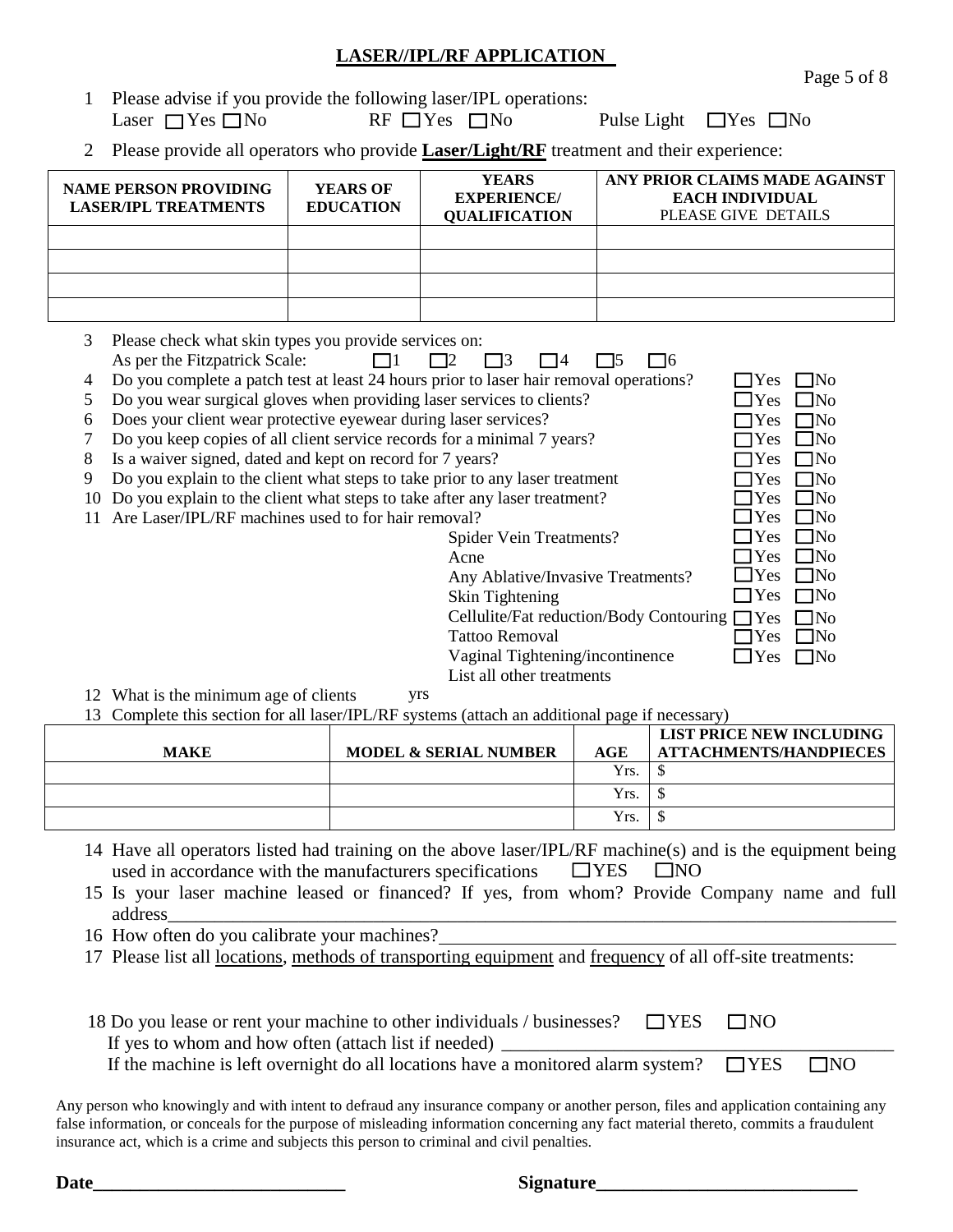#### **MASSAGE THERAPY:**

| $\mathbf{1}$   |    | What type(s) of Massage do you perform?                                                                        |                      |
|----------------|----|----------------------------------------------------------------------------------------------------------------|----------------------|
| 2              |    | Do you offer Hot Stone massage?                                                                                | $\Box$ Yes $\Box$ No |
| 3              |    | Number of years of experience?                                                                                 | _years               |
| $\overline{4}$ |    | Are you a RMT?                                                                                                 | $\Box$ Yes $\Box$ No |
| 5              |    | Do you collect and discuss the client's health information?                                                    | $\Box$ Yes $\Box$ No |
| 6              |    | Is client's health information saved for at least 7 years?                                                     | $\Box$ Yes $\Box$ No |
| 7              |    | Is a waiver signed, dated and kept on record for at least 7 years?                                             | $\Box$ Yes $\Box$ No |
| 8              |    | Have you ever had a claim made against you?                                                                    | $\Box$ Yes $\Box$ No |
|                |    | <u>ELECTROLYSIS, ACID PEELS &amp; MICRODERMABRASION:</u>                                                       |                      |
| $\mathbf 1$    |    | Do you use an autoclave to sterilize equipment?                                                                | $\Box$ Yes $\Box$ No |
| $\mathbf{2}$   |    | Does all staff wear surgical gloves when performing services?                                                  | $\Box$ Yes $\Box$ No |
| $\mathbf{3}$   |    | Do you use disposable tips for each new client?                                                                | $\Box$ Yes $\Box$ No |
| $\overline{4}$ |    | Do you provide peels over 30% Glycolic Acid                                                                    | $\Box$ Yes $\Box$ No |
| 5              |    | Do you client sign a waiver?                                                                                   | $\Box$ Yes $\Box$ No |
| 6              |    | Do you collect and discuss the client's health information?                                                    | $\Box$ Yes $\Box$ No |
| 7              |    | The number of year's client's information is saved?                                                            | years                |
| 8              |    | Have you ever had a claim made against you?                                                                    | $\Box$ Yes $\Box$ No |
|                |    |                                                                                                                |                      |
| 9              |    | Please check what skin types you provide services on:                                                          |                      |
|                |    | As per the Fitzpatrick Scale: $\Box$ 1 $\Box$ 2 $\Box$ 3<br>$\Box$ 4<br>$\Box$ 5<br>$\Box 6$                   |                      |
|                |    | 10                                                                                                             |                      |
|                |    | PERMANENT MAKEUP/MICROBLADING                                                                                  |                      |
|                |    | 1. Number of Staff that are providing this service______________________________                               |                      |
|                |    |                                                                                                                |                      |
|                |    |                                                                                                                |                      |
|                |    | 4. Education/Training: Where were you trained? ___________________________. Do you have a                      |                      |
|                |    | Certificate for this service?<br>If yes, from who?                                                             |                      |
|                |    | 5. Do all clients sign a waiver/release form?                                                                  |                      |
|                | 6. | Do you perform a patch test for allergies?                                                                     |                      |
|                | 7. |                                                                                                                |                      |
|                |    |                                                                                                                |                      |
|                |    | 8. Describe sterilization procedure<br>9. Other than eyes and lips, do you perform services on any other areas |                      |
|                |    |                                                                                                                |                      |
|                |    | 10. What type of dye do you use?<br>Where do you purchase it?                                                  |                      |
|                |    | 11. Do you manufacturer or sell your own permanent makeup product to others ________________________           |                      |

Any person who knowingly and with intent to defraud any insurance company or another person, files and application containing any false information, or conceals for the purpose of misleading information concerning any fact material thereto, commits a fraudulent insurance act, which is a crime and subjects this person to criminal and civil penalties.

**Date: \_\_\_\_\_\_\_\_\_\_\_\_\_\_\_\_\_\_\_\_\_\_\_\_\_\_\_\_\_\_\_\_\_ Signature: \_\_\_\_\_\_\_\_\_\_\_\_\_\_\_\_\_\_\_\_**

**PLEASE ATTACH A SUPPLEMENTARY PAGE OUTLINING ALL OF YOUR STERILIZATION PROCEDURES AS WELL AS POLICIES IN PLACE TO PREVENT CROSS-CONTAMINATION**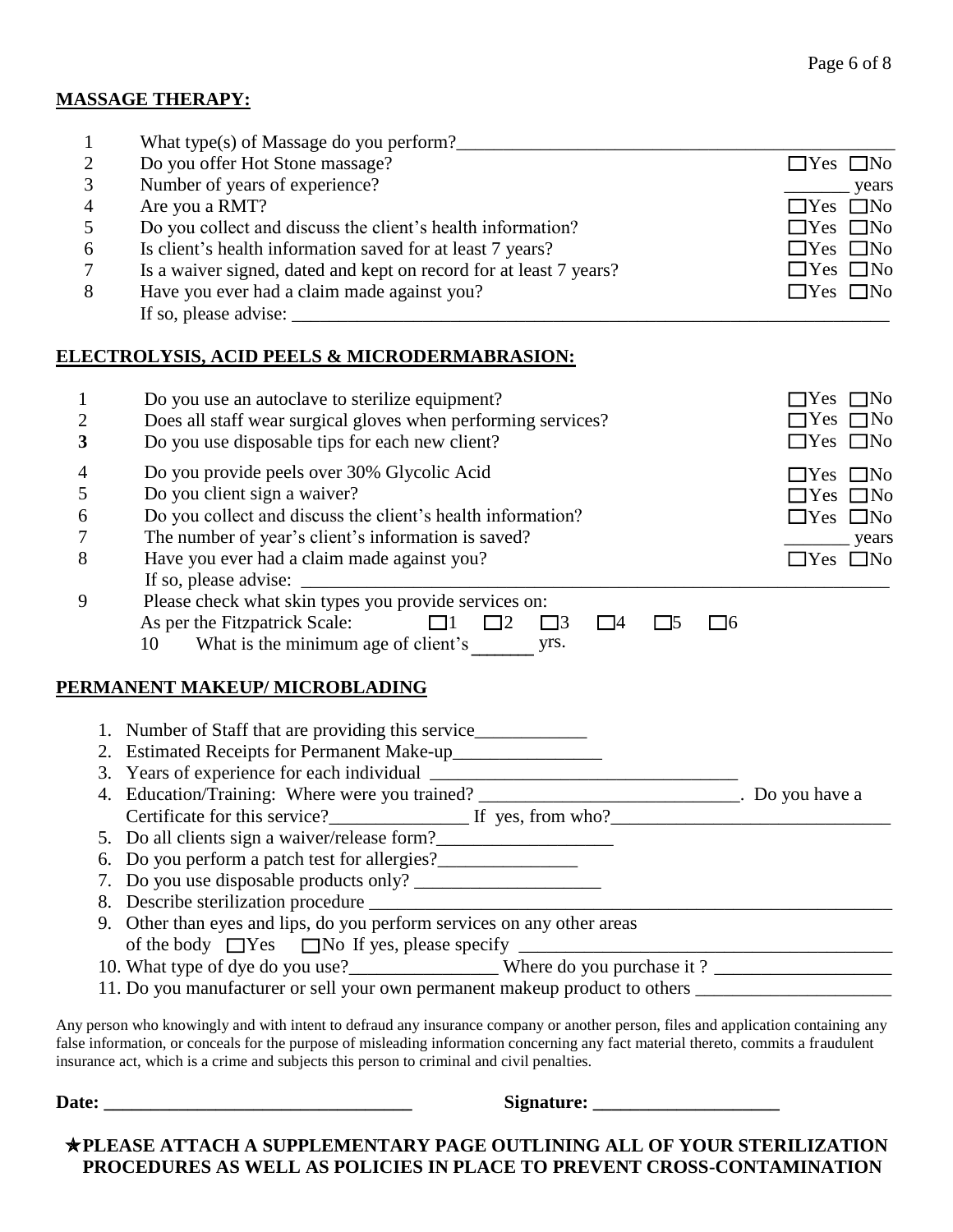### **TANNING OPERATIONS**

| <b>EQUIPMENT:</b><br># of Units                                                                                                                                                                                       | Intensity | Manufacturer                                                                                                                                                                                                                         |                         |              | Type of timer Where are timing                  |
|-----------------------------------------------------------------------------------------------------------------------------------------------------------------------------------------------------------------------|-----------|--------------------------------------------------------------------------------------------------------------------------------------------------------------------------------------------------------------------------------------|-------------------------|--------------|-------------------------------------------------|
|                                                                                                                                                                                                                       |           |                                                                                                                                                                                                                                      | (digital, manual, etc.) |              | controls located?                               |
| <b>Beds</b><br><b>Booths</b>                                                                                                                                                                                          |           |                                                                                                                                                                                                                                      |                         |              |                                                 |
| Facial Units _______                                                                                                                                                                                                  |           | <u> The Common Common Common Common Common Common Common Common Common Common Common Common Common Common Common Common Common Common Common Common Common Common Common Common Common Common Common Common Common Common Common</u> |                         |              |                                                 |
|                                                                                                                                                                                                                       |           |                                                                                                                                                                                                                                      |                         |              |                                                 |
| Air Brush - # of Units _______                                                                                                                                                                                        |           | <u> The Communication of the Communication</u>                                                                                                                                                                                       |                         |              |                                                 |
| Total cost to replace all tanning beds / booths with new equipment: \$<br>Average age of beds? Do licensed electricians service the equipment?<br>How often inspected? ____________ Are beds cleaned after every use? |           |                                                                                                                                                                                                                                      |                         |              | $\Box$ Yes $\Box$ No<br>$\Box$ Yes<br>$\Box$ No |
|                                                                                                                                                                                                                       |           |                                                                                                                                                                                                                                      |                         |              |                                                 |
| Do you have laundry facilities for towels? $\Box$ Yes $\Box$ No<br>If so, how often are exterior dryer vents cleaned? ______________________________                                                                  |           |                                                                                                                                                                                                                                      |                         |              |                                                 |
| <b>TANNING PROCEDURE:</b>                                                                                                                                                                                             |           |                                                                                                                                                                                                                                      |                         |              |                                                 |
| Are employees permitted to touch clients?                                                                                                                                                                             |           |                                                                                                                                                                                                                                      | $\Box$ Yes              | $\square$ No |                                                 |
| Are clients given tanning instruction?                                                                                                                                                                                |           |                                                                                                                                                                                                                                      | $\Box$ Yes              | $\Box$ No    |                                                 |
| Do you use Accelerators?                                                                                                                                                                                              |           |                                                                                                                                                                                                                                      | $\Box$ Yes              | $\square$ No |                                                 |
| Unlimited Tanning offered?                                                                                                                                                                                            |           |                                                                                                                                                                                                                                      | $\Box$ Yes              | $\square$ No |                                                 |
| If yes, what system is in place to prevent over exposure?                                                                                                                                                             |           |                                                                                                                                                                                                                                      |                         |              |                                                 |
|                                                                                                                                                                                                                       |           |                                                                                                                                                                                                                                      |                         |              |                                                 |
|                                                                                                                                                                                                                       |           |                                                                                                                                                                                                                                      |                         |              |                                                 |
| Do you have all clients sign a waiver?                                                                                                                                                                                |           |                                                                                                                                                                                                                                      | $\Box$ Yes              | $\square$ No |                                                 |
| Are children left unattended                                                                                                                                                                                          |           |                                                                                                                                                                                                                                      | $\bigcap$ Yes           | $\square$ No |                                                 |
| Do you use Skin analysis/evaluation with clients?                                                                                                                                                                     |           |                                                                                                                                                                                                                                      | $\Box$ Yes              | $\Box$ No    |                                                 |
| Are staff trained and certified by Smart Tan                                                                                                                                                                          |           |                                                                                                                                                                                                                                      | $\Box$ Yes              | $\Box$ No    |                                                 |
| Are goggles supplied & REQUIRED to be used?                                                                                                                                                                           |           |                                                                                                                                                                                                                                      | $\Box$ Yes              | $\square$ No |                                                 |
| Do you keep a record of your clients tanning sessions?                                                                                                                                                                |           |                                                                                                                                                                                                                                      | $\Box$ Yes              | $\square$ No |                                                 |
| If yes, how?                                                                                                                                                                                                          |           |                                                                                                                                                                                                                                      |                         |              |                                                 |

Any person who knowingly and with intent to defraud any insurance company or another person, files and application containing any false information, or conceals for the purpose of misleading information concerning any fact material thereto, commits a fraudulent insurance act, which is a crime and subjects this person to criminal and civil penalties.

**Date: \_\_\_\_\_\_\_\_\_\_\_\_\_\_\_\_\_\_\_\_\_\_\_\_\_\_\_\_\_\_ Signature: \_\_\_\_\_\_\_\_\_\_\_\_\_\_\_\_\_\_\_\_\_\_\_\_\_\_\_\_\_\_\_**

**COMPLETION OF THIS APPLICATION IS FOR QUOTATION PURPOSES ONLY AND DOES NOT PLACE COVERAGE IN FORCE**